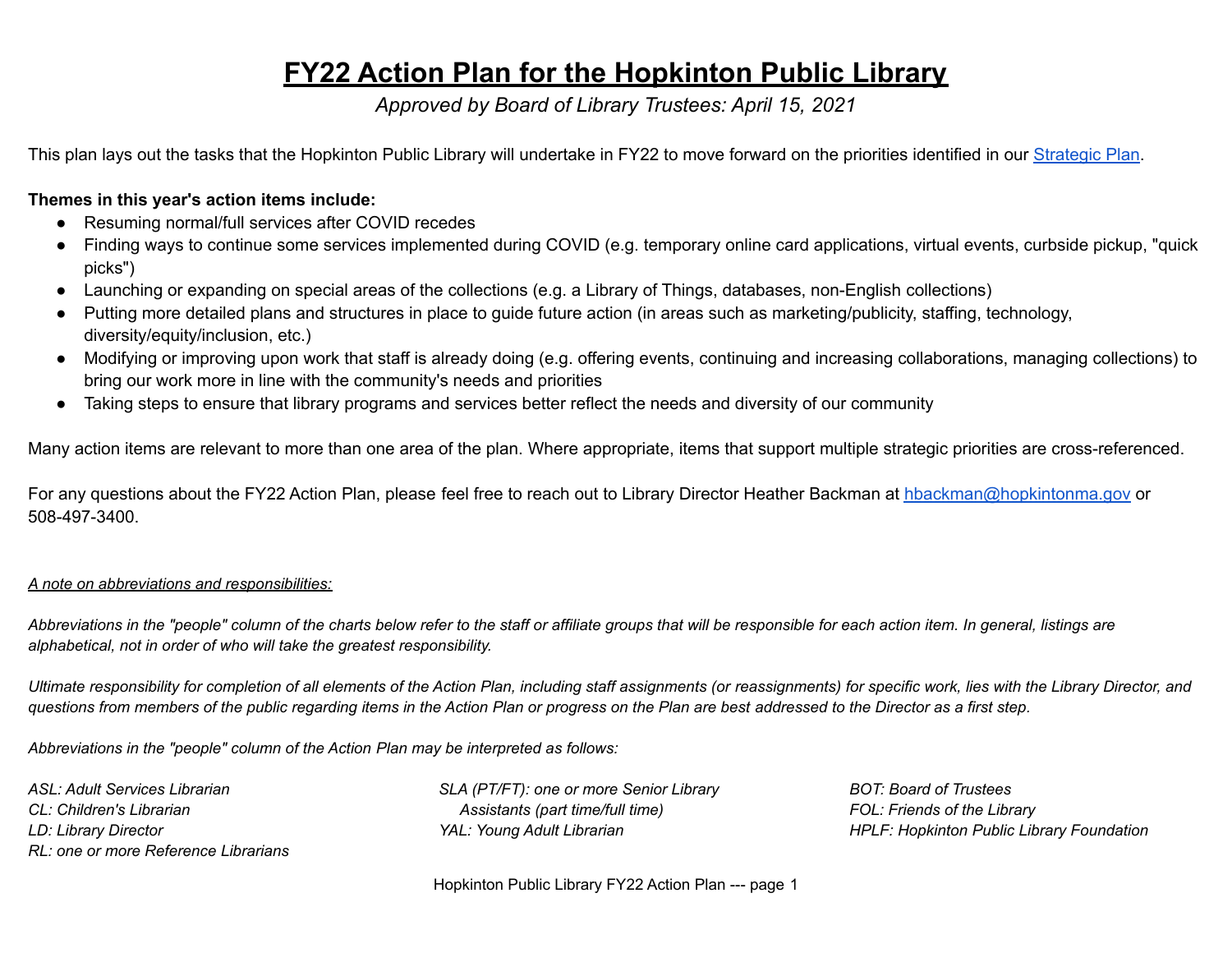# **Priority 1: Connecting our community**

*We are a community gathering place, bringing Hopkinton together through shared spaces as well as resources, programs, and events that inform, educate, and entertain.*

| Strategy                                                                      | Actions                                                                                                                                                                                                                                                                                                                                                                                                                                                                                         | Timeframe             | People                                   |
|-------------------------------------------------------------------------------|-------------------------------------------------------------------------------------------------------------------------------------------------------------------------------------------------------------------------------------------------------------------------------------------------------------------------------------------------------------------------------------------------------------------------------------------------------------------------------------------------|-----------------------|------------------------------------------|
|                                                                               | 1. Continue outreach to the community to share the Strategic Plan into FY22.                                                                                                                                                                                                                                                                                                                                                                                                                    | Summer/fall           | LD, BOT,<br>FOL,<br><b>HPLF</b>          |
|                                                                               | 2. Enable community groups to use the meeting rooms again once it is safe to do so.                                                                                                                                                                                                                                                                                                                                                                                                             | Dependent<br>on COVID | LD                                       |
| 1. We will sustain and<br>increase<br>collaboration and<br>communication with | 3. Increase collaboration with schools:<br>• Further develop existing coordination with elementary schools on summer reading, and improve<br>marketing/communication about the collaboration. Investigate middle and high school interest in<br>an improved, more formalized collaboration.<br>• Continue outreach to the middle and high schools to develop teacher awareness of the Young<br>Adult Librarian as a resource.<br>• Ask to present about library services at school open houses. | Ongoing               | CL, LD,<br><b>YAL</b>                    |
| residents, community<br>groups, and other<br>Town entities to                 | 4. Co-sponsor at least 6 events library-wide (2 per department) with non-library groups.                                                                                                                                                                                                                                                                                                                                                                                                        | <b>FY22</b>           | ASL, CL,<br><b>YAL</b>                   |
| support, cultivate,<br>and expand library<br>services.                        | 5. Involve community members as presenters at library events:<br>• Plan a program series where residents teach a skill or share their knowledge on a topic with their<br>neighbors.<br>• Bring "community readers" in to storytimes.                                                                                                                                                                                                                                                            | <b>FY22</b>           | ASL, CL                                  |
|                                                                               | 6. Connect with Parks and Recreation Department and others to discuss possible collaboration on<br>Friday afternoon programming for teens (to launch FY23).                                                                                                                                                                                                                                                                                                                                     | <b>Fall/winter</b>    | LD, YAL                                  |
|                                                                               | 7. Collaborate with the Senior Center as needed on their work to have Hopkinton be designated an Age<br>and Dementia Friendly Community.                                                                                                                                                                                                                                                                                                                                                        | Ongoing               | ASL?,<br>LD, other<br>staff as<br>needed |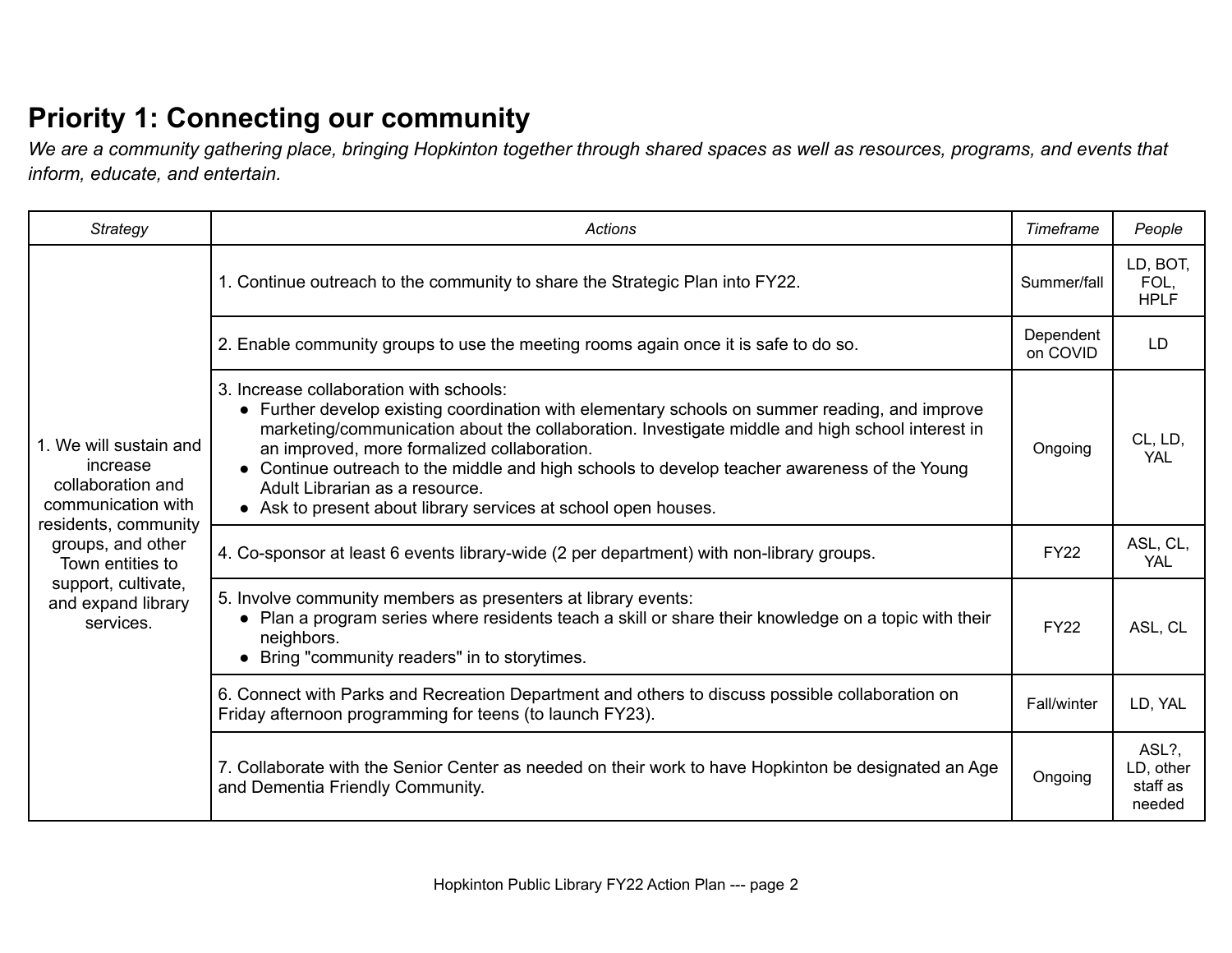| <b>Strategy</b>                                                                               | <b>Actions</b>                                                                                                                                                                                                                                                                                                                                                                                                                                                                                                                                                                                                                     | Timeframe                                   | People                 |
|-----------------------------------------------------------------------------------------------|------------------------------------------------------------------------------------------------------------------------------------------------------------------------------------------------------------------------------------------------------------------------------------------------------------------------------------------------------------------------------------------------------------------------------------------------------------------------------------------------------------------------------------------------------------------------------------------------------------------------------------|---------------------------------------------|------------------------|
|                                                                                               | Other Action Items supporting this strategy:<br>• Reach out to the school ELL department, Hopkinton Freedom<br>Invite community groups to present at staff meetings (1.4.1)<br>Identify and connect with demographics underrepresented in<br>Team, Mental Health Collaborative (3.4.4)<br>strategic planning feedback (3.2.2)<br>Create a marketing plan (4.2.1)<br>Work with Boy Scout on storywalk project (4.3.2)<br>Create DEI advisory group (3.3.3)<br>Continue partnering with HCAM (3.4.2)<br>Develop volunteer policy and procedures (5.1.2)<br>Continue working with SACH and HCAA on non-English<br>collections (3.4.3) |                                             |                        |
| 2. We will facilitate                                                                         | 1. Plan a Human Library to launch in FY23.                                                                                                                                                                                                                                                                                                                                                                                                                                                                                                                                                                                         | Beginning in fall                           | ASL, LD,<br><b>FOL</b> |
| community<br>discourse to<br>ensure an informed                                               | 2. Create a "Guest Librarian" service to display and/or share books, movies, etc. that a community<br>member is enjoying.                                                                                                                                                                                                                                                                                                                                                                                                                                                                                                          | Ongoing                                     | SLAs (PT)              |
| citizenry.                                                                                    | Other Action Items supporting this strategy:<br>• Resume in-person Hopkinton 101 event (1.3.4)                                                                                                                                                                                                                                                                                                                                                                                                                                                                                                                                     |                                             |                        |
| 3. We will support<br>residents'<br>engagement with                                           | 1. Gather and share useful local resources:<br>• Create an instructional guide on interacting with town government.<br>• Create a listing of helpful resources available from the government/public service<br>organizations, such as heating/electric assistance, career support resources, housing<br>assistance, etc.                                                                                                                                                                                                                                                                                                           | Ongoing                                     | <b>RL</b>              |
| their community's<br>past, present, and                                                       | 2. Print and archive pandemic stories collected in FY20 and FY21.                                                                                                                                                                                                                                                                                                                                                                                                                                                                                                                                                                  | <b>FY22</b>                                 | ASL, RL                |
| future by providing<br>access to<br>Hopkinton<br>governmental and<br>historical<br>resources. | 3. Launch display case with a display of historical materials from library collections.                                                                                                                                                                                                                                                                                                                                                                                                                                                                                                                                            | When full<br>in-building<br>service resumes | SLA (PT)               |
|                                                                                               | 4. Resume in-person Hopkinton 101, if COVID permits.                                                                                                                                                                                                                                                                                                                                                                                                                                                                                                                                                                               | March/April                                 | ASL, BOT,<br>FOL, HPLF |
|                                                                                               | 5. Review old Trustees papers in Local History, identifying items we may be statutorily required to<br>keep and summarizing contents of other files, to support review and decisionmaking by library staff.                                                                                                                                                                                                                                                                                                                                                                                                                        | Ongoing                                     | BOT, FOL               |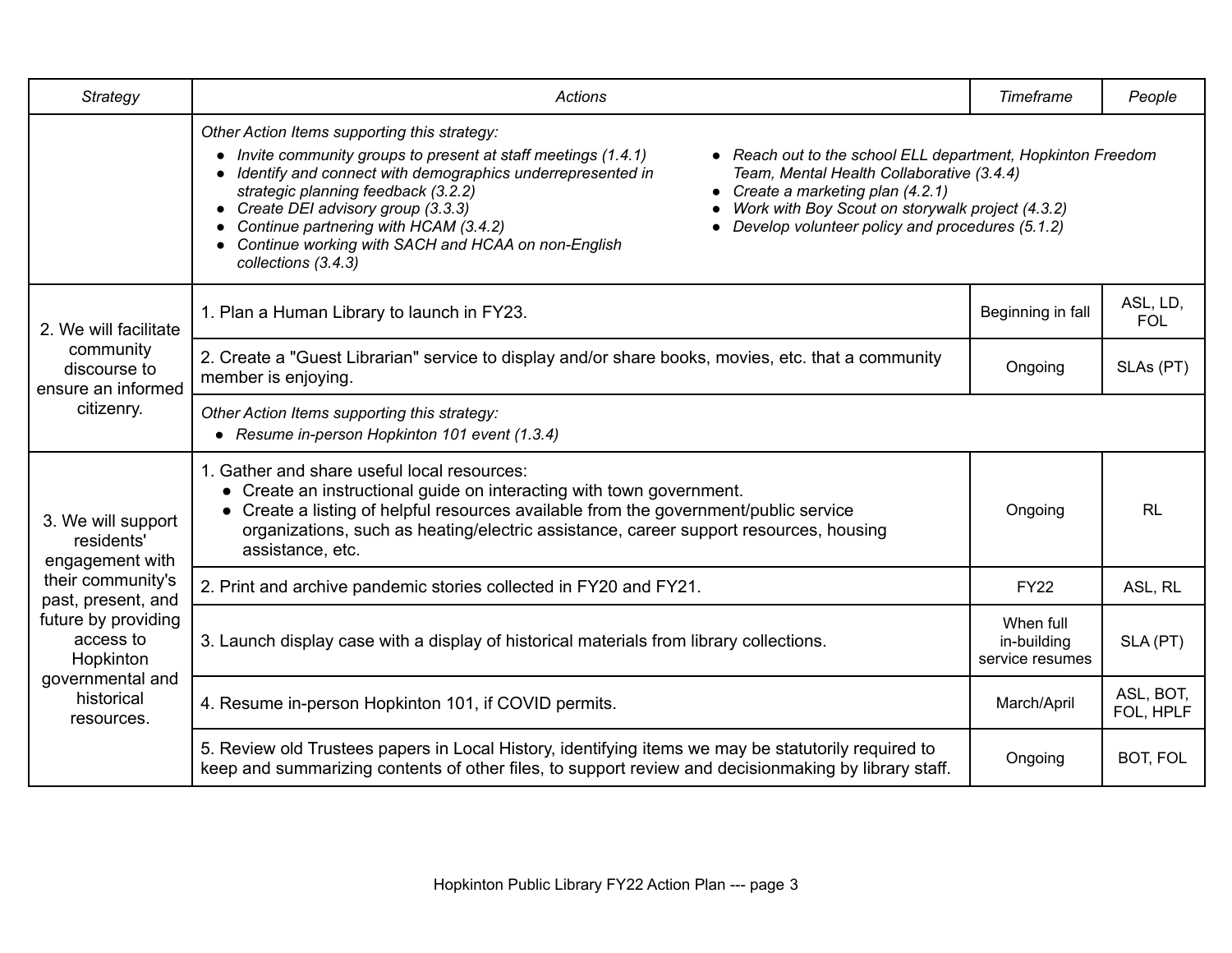| Strategy                                                                                                                                                                                            | <b>Actions</b>                                                                                                                                                                                                                                                                                                                                                                    | Timeframe | People  |
|-----------------------------------------------------------------------------------------------------------------------------------------------------------------------------------------------------|-----------------------------------------------------------------------------------------------------------------------------------------------------------------------------------------------------------------------------------------------------------------------------------------------------------------------------------------------------------------------------------|-----------|---------|
| 4. We will encourage each<br>library staff member to<br>build deep community<br>relationships and<br>knowledge, and will<br>leverage these<br>connections to expand<br>and enrich our users' lives. | 1. Invite community groups to present on their activities at staff meetings.                                                                                                                                                                                                                                                                                                      | Ongoing   | LD      |
|                                                                                                                                                                                                     | 2. Support Board of Trustees development as library advocates connected with the community.                                                                                                                                                                                                                                                                                       | Ongoing   | LD, BOT |
|                                                                                                                                                                                                     | Other Action Items supporting this strategy:<br>• Collaborate with the schools (1.1.3, 3.4.4), Hopkinton Freedom Team (3.4.4), Mental Health Collaborative (3.4.4)<br>• Co-sponsor events $(1.1.4, 3.4.1)$<br>Involve community members as presenters at library events (1.1.5)<br>Identify and connect with demographics underrepresented in strategic planning feedback (3.2.2) |           |         |

### **Priority 2: Providing access to education, arts, culture, and knowledge**

*We reaffirm our commitment to the library's fundamental focus on reading, learning, and personal exploration. We serve as a trusted source for accurate information.*

| Strategy                                                                                                                                                             | Actions                                                                                                                                                                                                  | Timeframe             | People                                     |
|----------------------------------------------------------------------------------------------------------------------------------------------------------------------|----------------------------------------------------------------------------------------------------------------------------------------------------------------------------------------------------------|-----------------------|--------------------------------------------|
|                                                                                                                                                                      | 1. Weed adult and young adult fiction for relevance, condition, and reflection of current<br>community interests.                                                                                        | <b>FY22</b>           | ASL, RLs, YAL;<br>other staff as<br>needed |
| 1. We will maintain a<br>resource collection that is                                                                                                                 | 2. Focus additional effort on purchasing to update Children's Room nonfiction collection.                                                                                                                | <b>FY22</b>           | CL                                         |
| broad-based, up to date,<br>and factually accurate.                                                                                                                  | Other Action Items supporting this strategy:<br>• Research/trial additional databases (2.2.4)<br>Continue developing non-English collections (2.2.5)<br>Enhance downloadable collections funding (5.1.2) |                       |                                            |
| 2. Our collections, in a<br>wide variety of formats, will<br>continue to evolve in<br>response to both traditional<br>and emerging community<br>needs and interests. | 1. Launch a Library of Things.                                                                                                                                                                           | Ongoing               | All staff, HPLF (\$)                       |
|                                                                                                                                                                      | 2. Re-start Lucky Day collection as in-building browsing returns to normal post-COVID.                                                                                                                   | Dependent<br>on COVID | ASL, other staff as<br>needed              |
|                                                                                                                                                                      | 3. Investigate adding Playaways to Children's Room collection and implement if feasible.                                                                                                                 | Summer/fall           | <b>CL</b>                                  |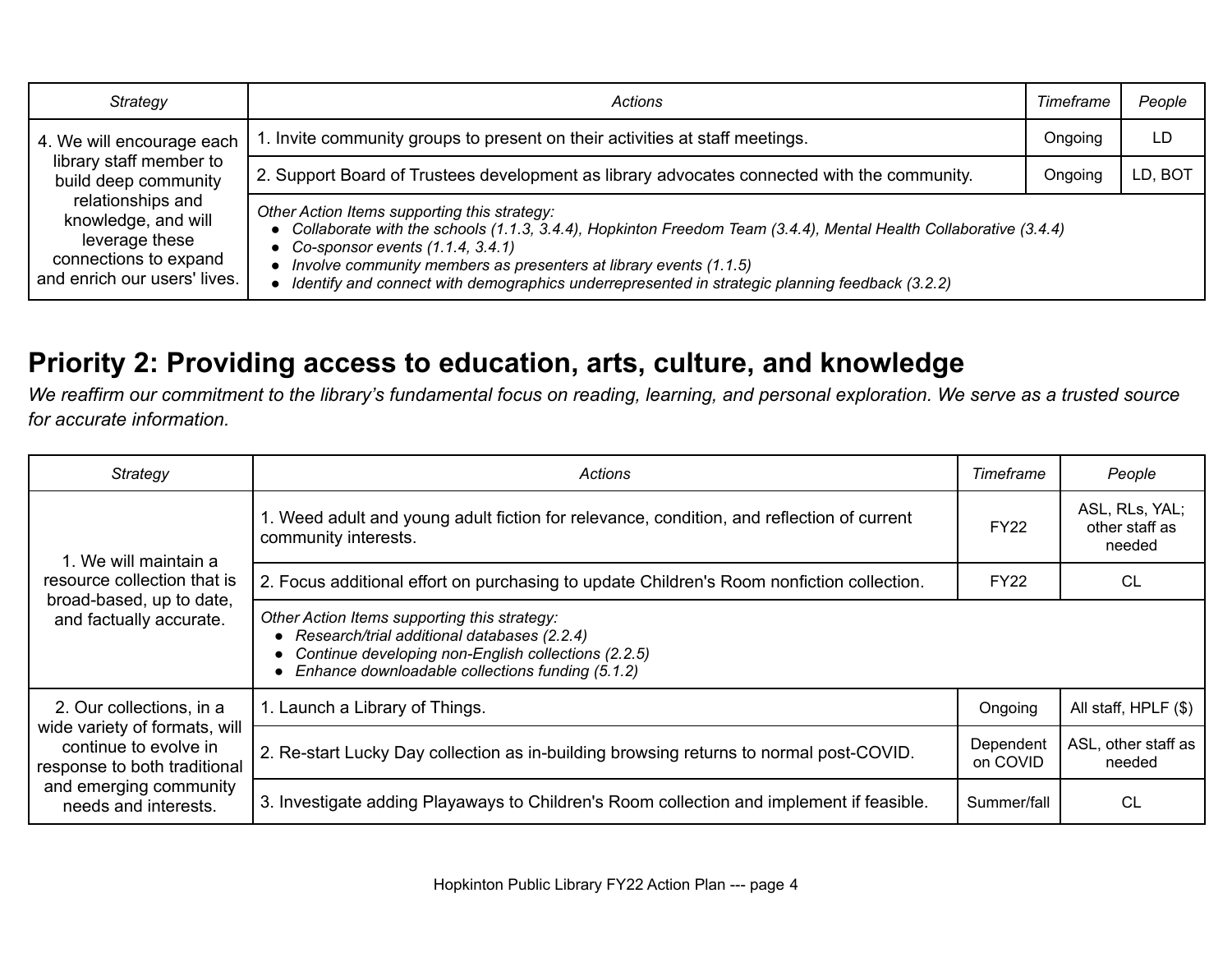| <b>Strategy</b>                                                                                                   | Actions                                                                                                                                                                                                                                                                                                                                                                           | Timeframe      | People                             |
|-------------------------------------------------------------------------------------------------------------------|-----------------------------------------------------------------------------------------------------------------------------------------------------------------------------------------------------------------------------------------------------------------------------------------------------------------------------------------------------------------------------------|----------------|------------------------------------|
|                                                                                                                   | 4. Research and trial additional databases, including online comics/manga content for teens and<br>options such as Hoopla and Kanopy.                                                                                                                                                                                                                                             | <b>FY22</b>    | LD, RL,<br>SLA (PT),<br><b>YAL</b> |
|                                                                                                                   | 5. Continue to work on developing non-English collections. Identify sources for obtaining additional<br>materials from international/non-English sources, particularly Indian and Chinese materials.                                                                                                                                                                              | Ongoing        | ASL, CL,<br><b>YAL</b>             |
|                                                                                                                   | 6. Assess collection resources supporting community needs resulting from 2020 - careers, self-help,<br>mental health, grief, trauma recovery, racial justice, etc. Purchase as needed to address gaps.                                                                                                                                                                            | Ongoing        | ASL, CL,<br><b>YAL</b>             |
|                                                                                                                   | 7. Discuss possibility of expanding Adventure Pass program.                                                                                                                                                                                                                                                                                                                       | <b>FY22</b>    | LD, FOL                            |
|                                                                                                                   | Other Action Items supporting this strategy:<br>• Continue partnerships with SACH and HCAA on non-English<br>• Relabel children's early readers and fiction collections (4.3.4)<br>Enhance downloadable collections funding (5.1.2)<br>collections (3.4.3)                                                                                                                        |                |                                    |
|                                                                                                                   | 1. Replace Library Insight museum pass/event room/calendar management system with a system that<br>is more user-friendly for patrons and staff.                                                                                                                                                                                                                                   | By<br>December | LD, RL                             |
| 3. Our technology                                                                                                 | 2. Create a technology plan describing how the library will deploy technological resources effectively to<br>address community/staff needs and strategic priorities.                                                                                                                                                                                                              | <b>FY22</b>    | LD, RL                             |
| resources will<br>support patrons in                                                                              | 3. Get 3D printer up and running.                                                                                                                                                                                                                                                                                                                                                 | Summer/fall    | RL                                 |
| successfully                                                                                                      | 4. Continue offering virtual/streaming option for at least some programming post-COVID.                                                                                                                                                                                                                                                                                           | Ongoing        | <b>RL</b>                          |
| accessing,<br>evaluating, and using<br>resources and<br>information beyond<br>the library's print<br>collections. | 5. Select vendor for website redesign.                                                                                                                                                                                                                                                                                                                                            | <b>FY22</b>    | LD, RL,<br>SLA (FT)                |
|                                                                                                                   | 6. Identify and test ways to provide technology instruction for patrons that meet community needs<br>better than classes or scheduled office hours.                                                                                                                                                                                                                               | Ongoing        | RL                                 |
|                                                                                                                   | Other Action Items supporting this strategy:<br>• Continue online temporary library card signups (2.5.1)<br>• Provide public computer access again as soon as feasible (3.3.1)<br>• Promote newspapers of interest to immigrant residents in Access<br>• Create staff technology competencies (4.1.1)<br>• Enhance downloadable collections funding (5.1.2)<br>World News (2.5.8) |                |                                    |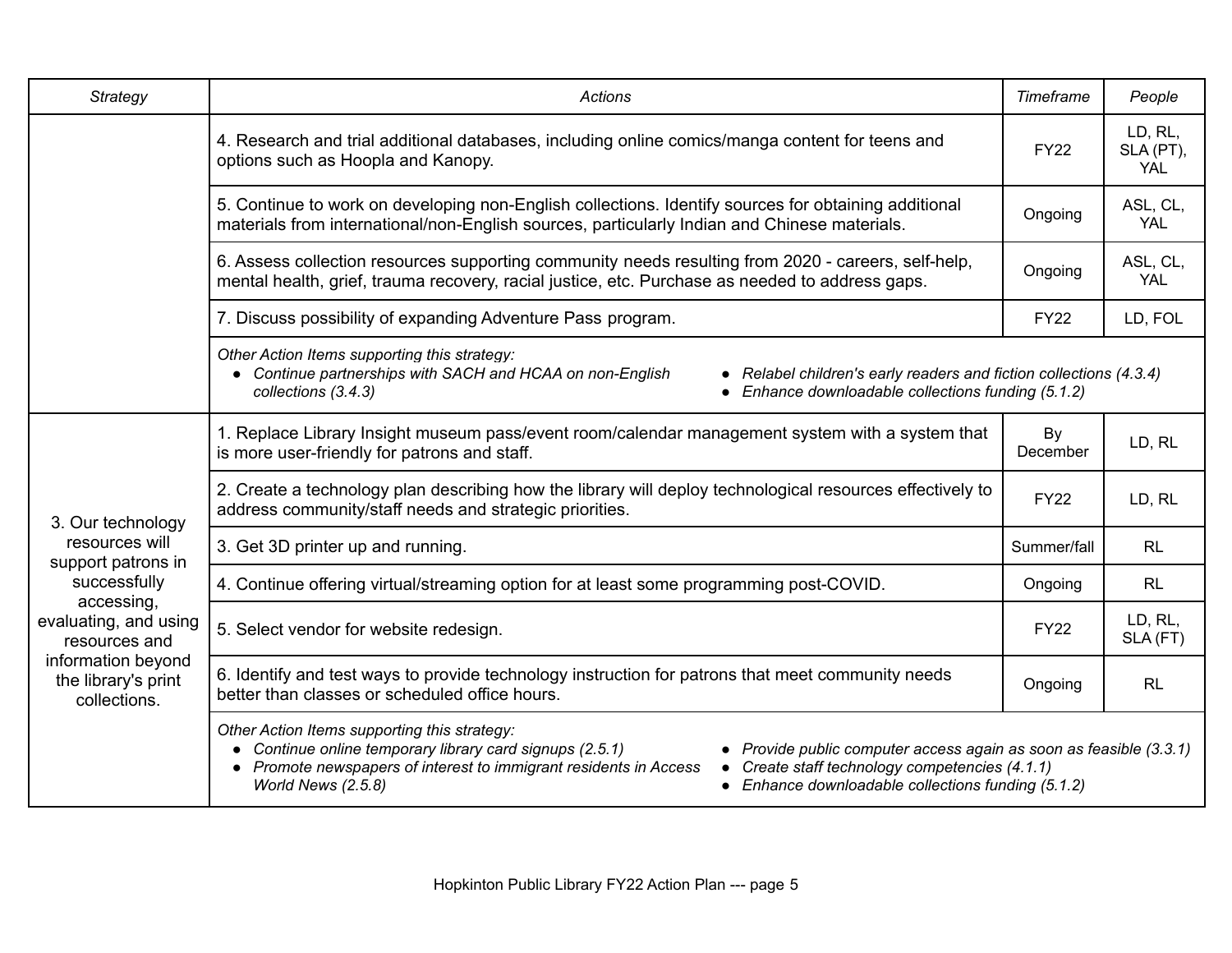| Strategy                                                                      | <b>Actions</b>                                                                                                                                                                                                                       | Timeframe                        | People                         |  |
|-------------------------------------------------------------------------------|--------------------------------------------------------------------------------------------------------------------------------------------------------------------------------------------------------------------------------------|----------------------------------|--------------------------------|--|
|                                                                               | 1. Begin in-person events again, as COVID recedes.                                                                                                                                                                                   | Dependent on<br>COVID            | Staff who run<br>events        |  |
|                                                                               | 2. Offer a mental health program series for teens.                                                                                                                                                                                   | <b>FY22</b>                      | YAL                            |  |
| 4. We will contribute to<br>the community's vibrant                           | 3. Offer a workshop series on "relaunching your career".                                                                                                                                                                             | <b>FY22</b>                      | ASL, FOL (\$)                  |  |
| intellectual and cultural<br>life through events that<br>promote a love of    | 4. Within each department, offer programming reflecting at least two suggestions for specific<br>topics received from community members during the strategic planning process.                                                       | <b>FY22</b>                      | ASL, CL, YAL                   |  |
| reading, stimulate<br>personal development,<br>educate, and entertain.        | 5. Support new Friends programming for the community:<br>• Support Friends launch of ESL programming.<br>• Support Friends launch of annual continuing education/arts and culture lecture series.                                    | Dependent on<br>COVID            | ASL, FOL                       |  |
|                                                                               | Other Action Items supporting this strategy:<br>• Plan a Human Library (1.2.1)<br>Co-sponsor events presenting diverse perspectives (3.4.1)<br>• Resume in-person Hopkinton 101 (1.3.4)<br>• Plan event with Ken Nwadike Jr. (5.2.3) |                                  |                                |  |
|                                                                               | 1. Continue online temporary library card signups post-COVID.                                                                                                                                                                        | Ongoing                          | SLAs (PT/FT)                   |  |
|                                                                               | 2. Continue "Quick Picks" post-COVID.                                                                                                                                                                                                | Ongoing                          | All staff                      |  |
|                                                                               | 3. Launch "Perfect Picks" form-based readers advisory service.                                                                                                                                                                       | After return to full<br>services | All staff; SLAs<br>(PT) launch |  |
| 5. We will pursue new<br>ways to promote                                      | 4. Launch previously-planned Sunday hours, if COVID permits and staffing levels have<br>returned to 100%.                                                                                                                            | Dependent on<br>COVID and hiring | LD, RL, SLAs<br>(PT)           |  |
| community use of the<br>library's collections,<br>programs, and<br>resources. | 5. Create plan for installation of outdoor lockers in FY23 for future curbside pickup service.                                                                                                                                       | By November                      | LD                             |  |
|                                                                               | 6. Create picture book bundles for browsing and checkout in-library.                                                                                                                                                                 | Ongoing                          | CL, SLA (PT)                   |  |
|                                                                               | 7. Create "shelf talkers" to promote use of the library collection.                                                                                                                                                                  | <b>FY22</b>                      | SLAs (PT)                      |  |
|                                                                               | 8. Highlight newspapers available through Access World News that are most relevant to<br>immigrant residents.                                                                                                                        | <b>FY22</b>                      | RL, SLA (FT)                   |  |
|                                                                               | 9. Plan a Home Delivery service for homebound patrons.                                                                                                                                                                               | <b>FY22</b>                      | <b>ASL</b>                     |  |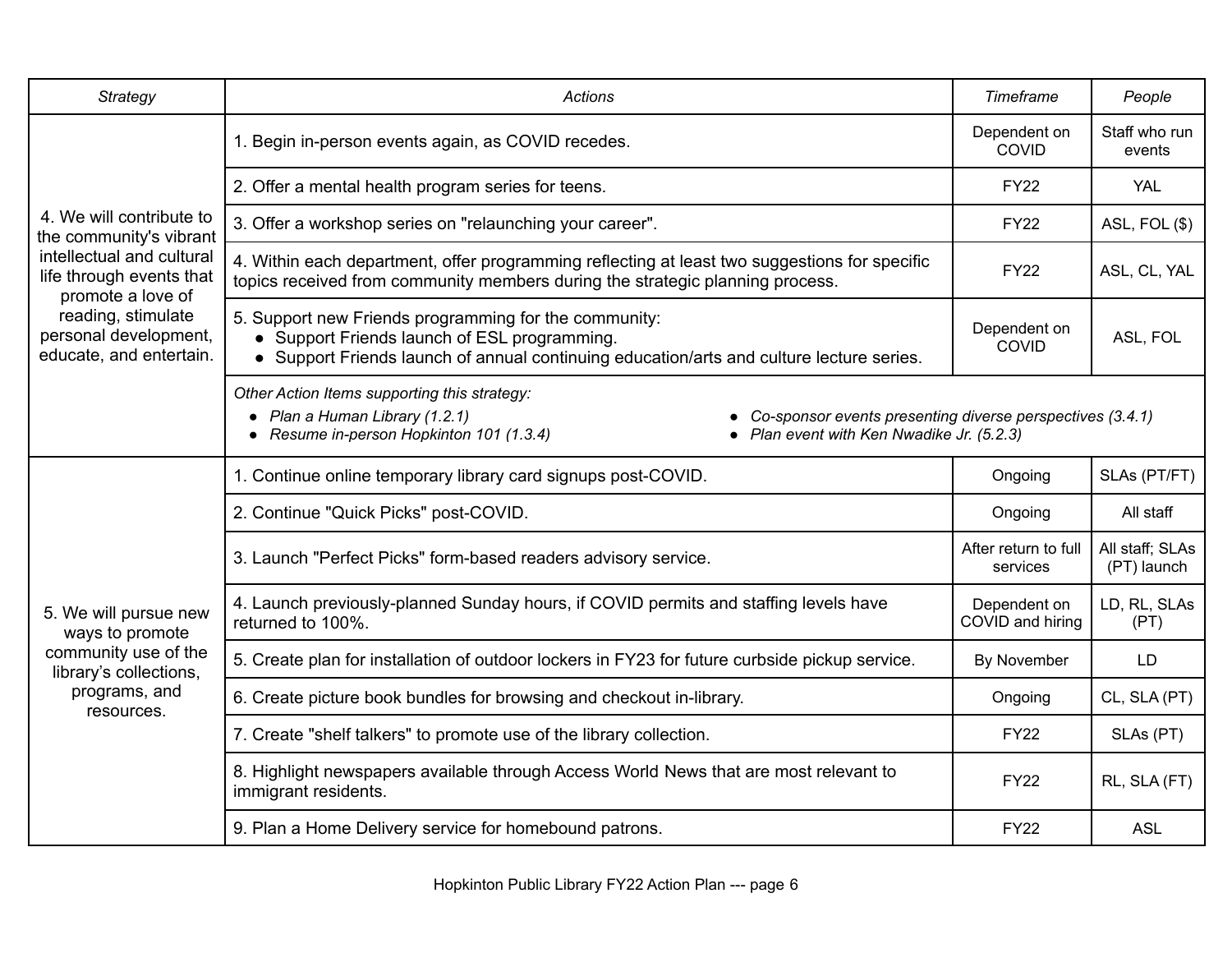| Strategy | Actions                                                                                                                                                                                                                 | Timeframe | People |
|----------|-------------------------------------------------------------------------------------------------------------------------------------------------------------------------------------------------------------------------|-----------|--------|
|          | Other Action Items supporting this strategy:<br>• Continue virtual/streaming option for events after COVID (2.3.4)<br>Identify better ways to provide technology instruction (2.3.6)<br>Create a marketing plan (4.2.1) |           |        |

## **Priority 3: Creating an inclusive, welcoming, and safe environment for all**

*We are a community destination providing spaces, resources, and experiences that are welcoming, comfortable, safe, and respectful for the entire Hopkinton community and beyond. Our doors - physical and virtual - are open to all.*

| Strategy                                                                                                                                                                                                                   | Actions                                                                                                                                                                                                                                                                                                                                                                                                                                                                                                        |                                  | People                                                  |
|----------------------------------------------------------------------------------------------------------------------------------------------------------------------------------------------------------------------------|----------------------------------------------------------------------------------------------------------------------------------------------------------------------------------------------------------------------------------------------------------------------------------------------------------------------------------------------------------------------------------------------------------------------------------------------------------------------------------------------------------------|----------------------------------|---------------------------------------------------------|
| 1. Our services and<br>resources will embody a<br>broad range of perspectives<br>and experiences, reflecting<br>our community while also<br>providing opportunities to<br>learn about other ways of<br>being in the world. | 1. Create a library-wide structure to guide efforts including programming,<br>booklists/resource lists, social media postings, website and enewsletter information,<br>etc. related to a wide variety of observances, cultural holidays, themed "months", etc.                                                                                                                                                                                                                                                 | Ongoing                          | ASL, CL, LD, RL,<br>SLAs, YAL; other<br>staff as needed |
|                                                                                                                                                                                                                            | Other Action Items supporting this strategy:<br>• Involve community members as presenters at library events<br>• Promote newspapers of interest to immigrant residents in<br>Access World News (2.5.8)<br>(1.1.5)<br>• Plan a Human Library (1.2.1)<br>• Create DEI advisory group (3.3.3)<br>• Co-sponsor events presenting diverse perspectives (3.4.1)<br>Implement a "Guest Librarian" service (1.2.2)<br>Continue developing non-English collections (2.2.5)<br>• Plan event with Ken Nwadike Jr. (5.2.3) |                                  |                                                         |
| Strategy                                                                                                                                                                                                                   | Actions                                                                                                                                                                                                                                                                                                                                                                                                                                                                                                        | Timeframe                        | People                                                  |
|                                                                                                                                                                                                                            | 1. Resume full operating hours as soon as COVID and staffing levels permit.                                                                                                                                                                                                                                                                                                                                                                                                                                    | Dependent on<br>COVID and hiring | LD / all staff                                          |
| 2. We will engage with<br>members of our community<br>who are not currently library<br>users and identify ways to<br>better meet their needs.                                                                              | 2. Identify demographics that were underrepresented in the Strategic Plan feedback<br>and create plans to gather their input.                                                                                                                                                                                                                                                                                                                                                                                  | Winter/spring                    | ASL, LD, BOT                                            |
|                                                                                                                                                                                                                            | Other Action Items supporting this strategy:<br>Support Trustees development as advocates (1.4.2)<br>Continue online temporary library card signups (2.5.1)<br>Continue virtual/streaming option for events after COVID<br>• Begin Sunday hours (2.5.4)<br>$(2.3.4)$ , partner with HCAM $(3.4.2)$<br>• Plan a Home Delivery service (2.5.9)                                                                                                                                                                   |                                  |                                                         |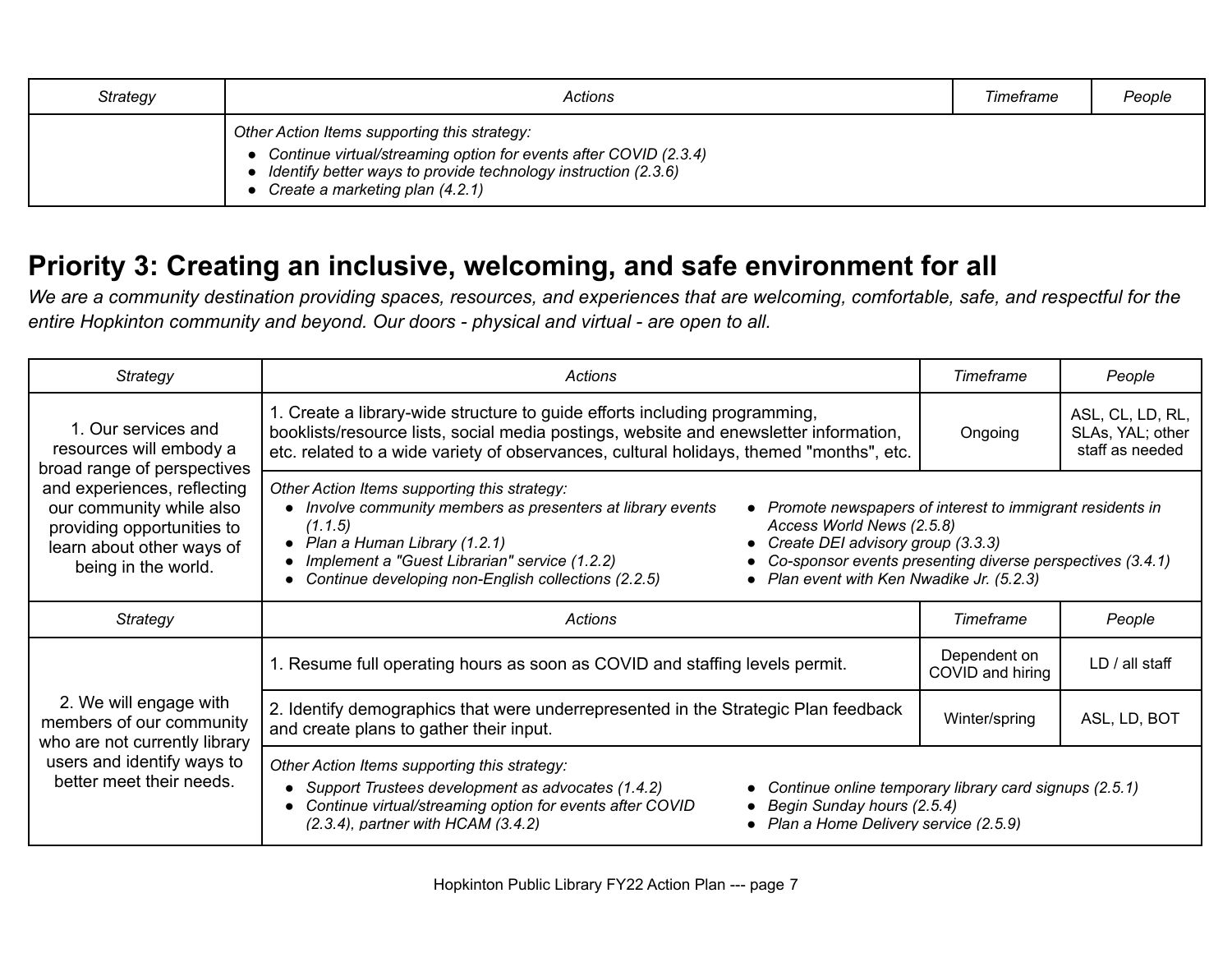| Strategy                                                                                                  | <b>Actions</b>                                                                                                                                                                                                                                                                                                                                                                                                                                                                                                                                                                                                                                                                                                                                                                                                                                          | Timeframe                        | People                |
|-----------------------------------------------------------------------------------------------------------|---------------------------------------------------------------------------------------------------------------------------------------------------------------------------------------------------------------------------------------------------------------------------------------------------------------------------------------------------------------------------------------------------------------------------------------------------------------------------------------------------------------------------------------------------------------------------------------------------------------------------------------------------------------------------------------------------------------------------------------------------------------------------------------------------------------------------------------------------------|----------------------------------|-----------------------|
|                                                                                                           | 1. Resume full operating hours as soon as COVID and staffing levels permit.                                                                                                                                                                                                                                                                                                                                                                                                                                                                                                                                                                                                                                                                                                                                                                             | Dependent on<br>COVID and hiring | LD / all<br>staff     |
| 2. We will engage with<br>members of our community                                                        | 2. Identify demographics that were underrepresented in the Strategic Plan feedback and<br>create plans to gather their input.                                                                                                                                                                                                                                                                                                                                                                                                                                                                                                                                                                                                                                                                                                                           | Winter/spring                    | ASL,<br>LD, BOT       |
| who are not currently library<br>users and identify ways to<br>better meet their needs.                   | Other Action Items supporting this strategy:<br>• Support Trustees development as advocates (1.4.2)<br>Continue virtual/streaming option for events after COVID (2.3.4), partner with HCAM (3.4.2)<br>Continue online temporary library card signups (2.5.1)<br>• Begin Sunday hours (2.5.4)<br>• Plan a Home Delivery service (2.5.9)                                                                                                                                                                                                                                                                                                                                                                                                                                                                                                                  |                                  |                       |
|                                                                                                           | 1. Begin providing public computer access again as soon as feasible.                                                                                                                                                                                                                                                                                                                                                                                                                                                                                                                                                                                                                                                                                                                                                                                    | Dependent on<br>COVID            | LD, RL                |
|                                                                                                           | 2. Formally launch fine-free status.                                                                                                                                                                                                                                                                                                                                                                                                                                                                                                                                                                                                                                                                                                                                                                                                                    | Summer                           | <b>LD</b>             |
|                                                                                                           | 3. Create Diversity, Equity, and Inclusion advisory group, including community stakeholders,<br>to define metrics and methods for benchmarking diversity and representation in library<br>programs, services, and collections.                                                                                                                                                                                                                                                                                                                                                                                                                                                                                                                                                                                                                          | Winter/spring                    | LD, BOT               |
| 3. We will identify and<br>address racism and other<br>biases, systemic injustice,<br>and inequity in the | 4. Invest in staff professional development on Diversity, Equity, and Inclusion:<br>• All staff receive training in Diversity, Equity, and Inclusion topics.<br>• Improve cultural competency among staff for Chinese and Indian cultures in particular.                                                                                                                                                                                                                                                                                                                                                                                                                                                                                                                                                                                                | Ongoing                          | All staff:<br>FOL(\$) |
| community and in our<br>delivery of library services.                                                     | Other Action Items supporting this strategy:<br>• Create guide on interacting with Town government and resource list of help from government/public service organizations (1.3.1)<br>• Continue developing non-English collections (2.2.5), promote newspapers of interest to immigrant residents in Access World<br>News (2.5.8)<br>• Address mental health, grief, trauma recovery, racial justice in collection development (2.2.6)<br>Offer a mental health program series for teens (2.4.2)<br>• Support Friends ESL programming (2.4.5)<br>• Plan a Home Delivery service (2.5.9)<br>Create library-wide structure to guide efforts related to observances, cultural holidays, etc. (3.1.1)<br>Co-sponsor events presenting diverse perspectives (3.4.1)<br>• Review and create or revise policies (keeping equity and inclusion in mind) (5.1.2) |                                  |                       |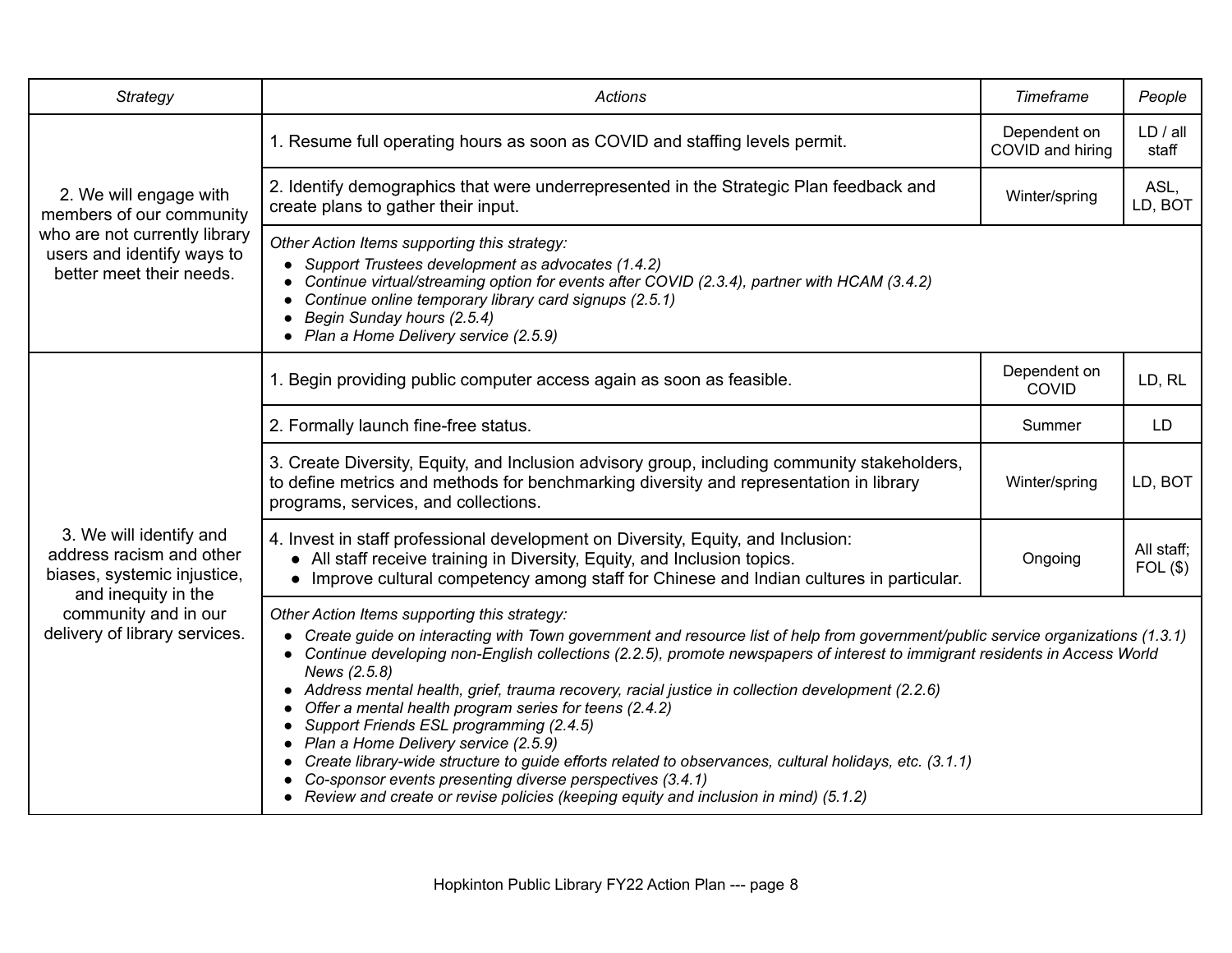| Strategy                                                                                                                                                                                                                                                                                                | <b>Actions</b>                                                                                                                                                                                                                                                                                                                              | Timeframe                    | People                   |
|---------------------------------------------------------------------------------------------------------------------------------------------------------------------------------------------------------------------------------------------------------------------------------------------------------|---------------------------------------------------------------------------------------------------------------------------------------------------------------------------------------------------------------------------------------------------------------------------------------------------------------------------------------------|------------------------------|--------------------------|
|                                                                                                                                                                                                                                                                                                         | 1. Library-wide, co-sponsor at least 2 events with outside groups that reflect diverse<br>perspectives.                                                                                                                                                                                                                                     | <b>FY22</b>                  | ASL,<br>CL, YAL          |
|                                                                                                                                                                                                                                                                                                         | 2. Resume work with HCAM to make recorded library programs available post-COVID;<br>explore ways to expand collaboration.                                                                                                                                                                                                                   | Dependent on<br><b>COVID</b> | <b>ASL</b>               |
|                                                                                                                                                                                                                                                                                                         | 3. Continue to partner with SACH and HCAA on non-English collection development.                                                                                                                                                                                                                                                            | Ongoing                      | ASL.<br>CL, YAL          |
| 4. We will actively seek<br>community partners for<br>broadened benefit to and<br>inclusion of all.                                                                                                                                                                                                     | 4. Connect with possible collaborators:<br>• Reach out to the school ELL department regarding possible collaborations.<br>• Reach out to the Hopkinton Freedom Team to develop at least one program/service in<br>collaboration.<br>• Reach out to Mental Health Collaborative to develop at least one program/service in<br>collaboration. | <b>FY22</b>                  | ASL,<br>CL, YAL          |
|                                                                                                                                                                                                                                                                                                         | Other Action Items supporting this strategy:<br>• Support Friends ESL programming (2.4.5)<br>• Create DEI advisory group (3.3.3)                                                                                                                                                                                                            |                              |                          |
| 5. We will continue to<br>adhere to the First<br>Amendment to the United<br>States Constitution, the<br>Library Bill of Rights, and<br>the Freedom to Read<br>Statement, which provide a<br>firm foundation ensuring<br>privacy and respect for all<br>users' library interactions<br>and transactions. | 1. Continue staff and Trustees training and discussions on these topics as needed.                                                                                                                                                                                                                                                          | Ongoing                      | All staff,<br><b>BOT</b> |
|                                                                                                                                                                                                                                                                                                         | Other Action Items supporting this strategy:<br>• Support Trustees development as advocates (1.4.2)<br>• Review and create or revise policies as needed (5.1.2)                                                                                                                                                                             |                              |                          |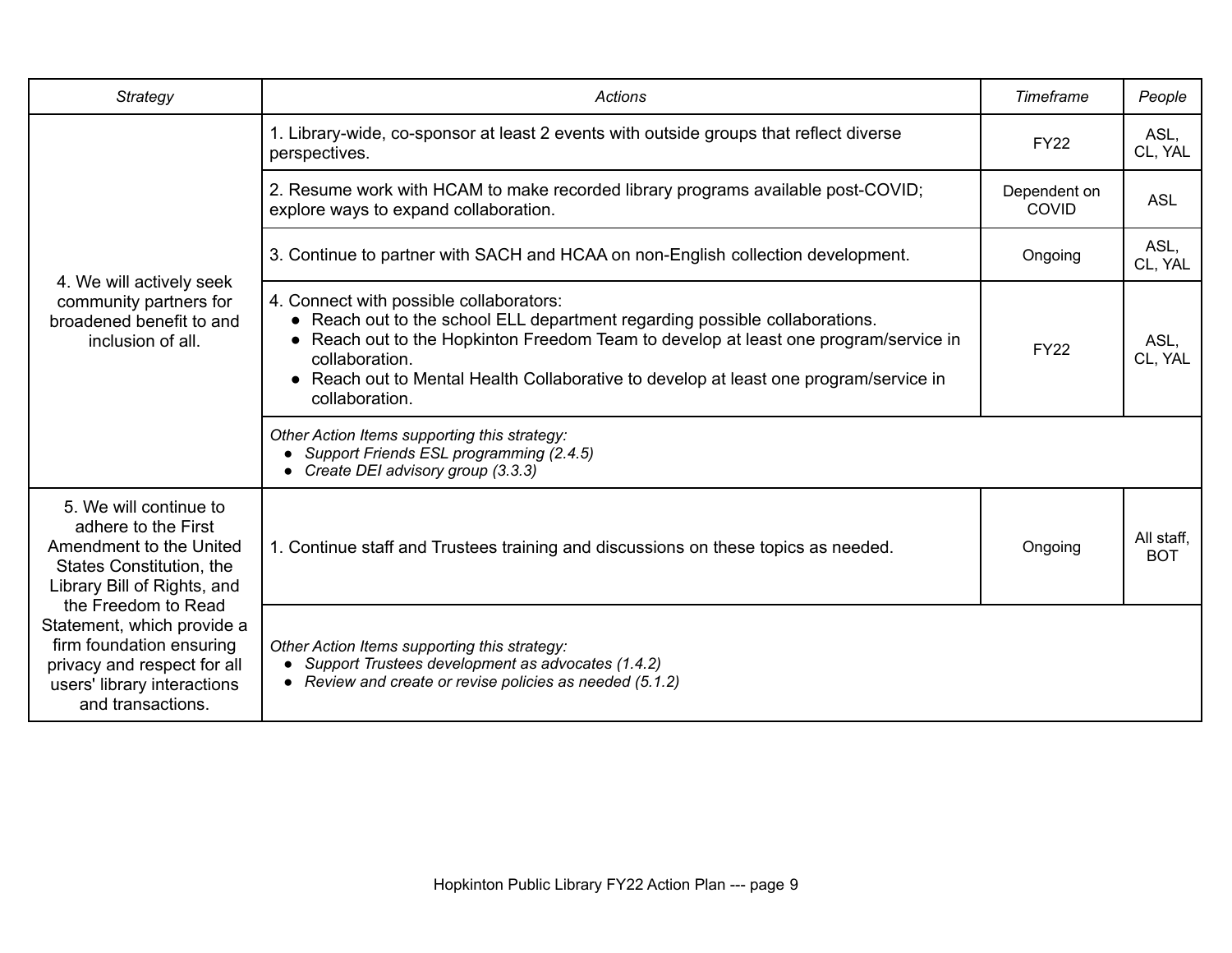## **Priority 4: Striving to deliver an exceptional, customer-focused user experience**

*We are committed to continual improvement. We aim to provide top-notch customer service that responds effectively to changing community needs.*

| <b>Strategy</b>                                                                                                                                                     | Actions                                                                                                                                                                                                                                                               | Timeframe             | People                             |
|---------------------------------------------------------------------------------------------------------------------------------------------------------------------|-----------------------------------------------------------------------------------------------------------------------------------------------------------------------------------------------------------------------------------------------------------------------|-----------------------|------------------------------------|
| 1. We will recruit, train, and<br>retain a knowledgeable,                                                                                                           | 1. Complete staff technology competencies document. Incorporate staff assessment and<br>training into goal setting for FY23.                                                                                                                                          | <b>FY22</b>           | LD, RL                             |
| service-oriented, and<br>creative staff in active                                                                                                                   | 2. Create a staff values statement.                                                                                                                                                                                                                                   | Spring                | LD, all staff                      |
| pursuit of innovative<br>approaches to service<br>delivery.                                                                                                         | Other Action Items supporting this strategy:<br>• Invest in staff DEI training (3.3.4)<br>• Fill frozen vacancies to return staffing to 100% (5.1.1)<br>Continue training on core principles of public libraries (3.5.1)<br>• Create staffing plan (5.2.1)            |                       |                                    |
| 2. We will promote our<br>offerings in new and<br>different ways to ensure that<br>as many residents as<br>possible are aware of library<br>resources and services. | 1. Create a marketing plan describing how the library will promote its events, services, and<br>news to the community. Identify "low-hanging fruit" to implement immediately. Incorporate<br>additional steps in FY23 Action Plan.                                    | <b>FY22</b>           | CL, LD, RL, SLA<br>(FT)            |
|                                                                                                                                                                     | Other Action Items supporting this strategy:<br>• Support Trustees development as advocates (1.4.2)<br>Create "shelf talkers" (2.5.7)<br>• Highlight newspapers of interest to immigrant residents in Access World News (2.5.8)                                       |                       |                                    |
|                                                                                                                                                                     | 1. Reopen the building for use to the greatest extent safely possible depending on COVID<br>circumstances and staffing levels.                                                                                                                                        | Dependent<br>on COVID | All staff                          |
| 3. Our facility will be clean,                                                                                                                                      | 2. Work with Boy Scout to finalize installation of storywalk in back grassy area.                                                                                                                                                                                     | Early<br>summer       | CL, LD, FOL (\$),<br>$HPLF$ $(\$)$ |
| comfortable, easy to<br>navigate, accessible, and<br>responsive to a variety of<br>potential uses.                                                                  | 3. Convene a staff committee to plan for launching the art gallery in the Strong Room.                                                                                                                                                                                | <b>FY22</b>           | SLAs (PT/FT)                       |
|                                                                                                                                                                     | 4. Reorganize and create a labeling system in children's early readers and fiction to facilitate<br>browsing based on reading levels.                                                                                                                                 | <b>FY22</b>           | CL, SLAs (PT)                      |
|                                                                                                                                                                     | 5. Identify areas of the Children's collection that require additional space for growth, and<br>investigate possible shelving modifications or additions. If feasible, present proposal to<br>Hopkinton Public Library Foundation for funding/implementation in FY23. | Summer/<br>fall       | CL, LD                             |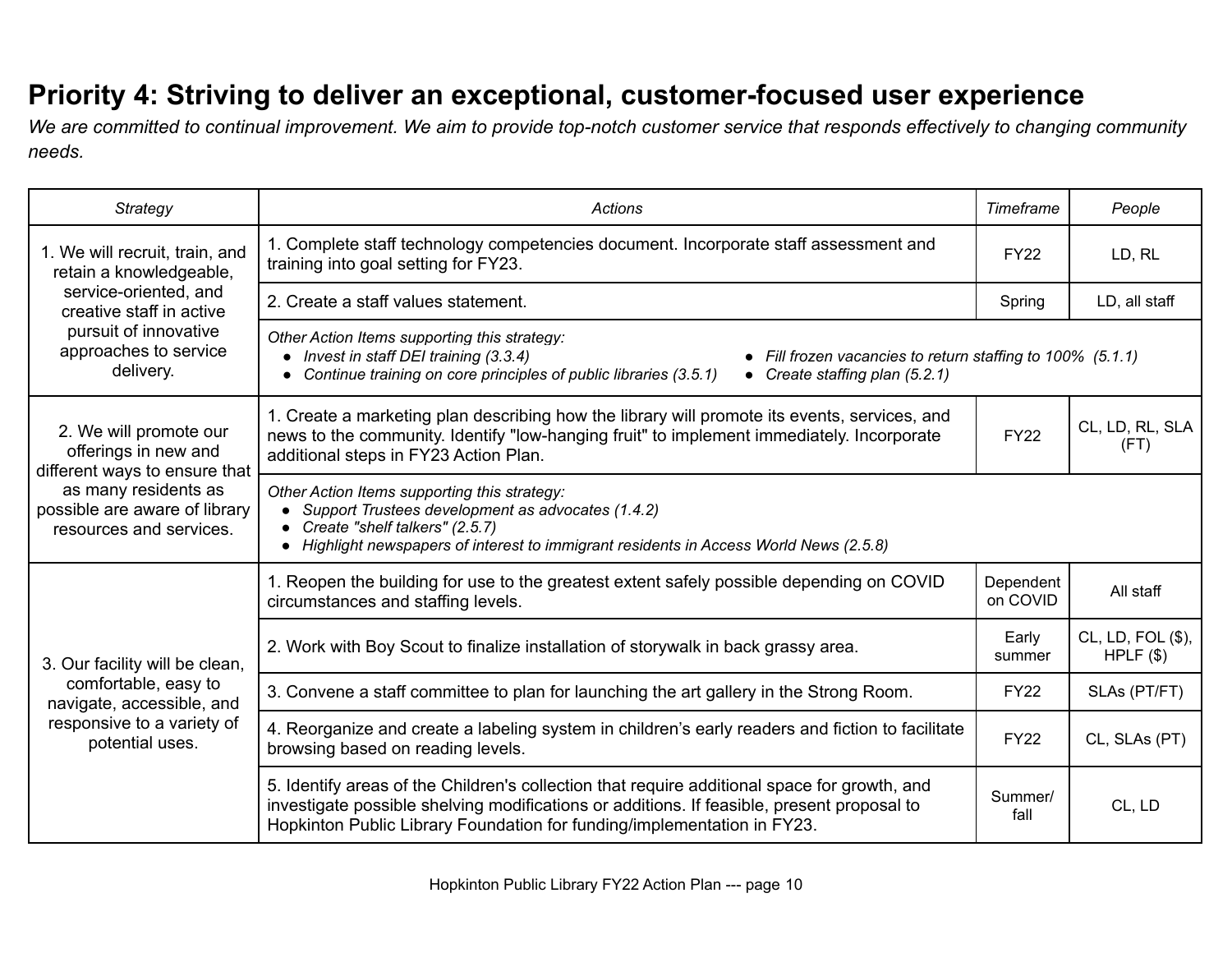| Strategy | Actions                                                                                                                                                                                                                                                                                                                                           | Timeframe | People |
|----------|---------------------------------------------------------------------------------------------------------------------------------------------------------------------------------------------------------------------------------------------------------------------------------------------------------------------------------------------------|-----------|--------|
|          | Other Action Items supporting this strategy:<br>• Enable community groups to use meeting rooms again once safe (1.1.2)<br>Begin Sunday hours (2.5.4), resume full operating hours post-pandemic (3.2.1)<br>Plan installation of lockers for curbside pickup service (2.5.5)<br>• Provide public computer access again as soon as feasible (3.3.1) |           |        |

#### **Priority 5: Stewarding and obtaining resources to accomplish strategic priorities**

*We leverage available financial and other resources to their fullest. We advocate for and seek out additional support as needed to enable us to fully meet community expectations.*

| Strategy                                                                                                                                                                          | Actions                                                                                                                                                                                                                                                                      | Timeframe             | People                                        |
|-----------------------------------------------------------------------------------------------------------------------------------------------------------------------------------|------------------------------------------------------------------------------------------------------------------------------------------------------------------------------------------------------------------------------------------------------------------------------|-----------------------|-----------------------------------------------|
| 1. We will continue to<br>practice sound, efficient<br>management of available<br>resources to align our<br>mission, priorities, and<br>action plans with the Town's<br>finances. | 1. Resume fuller staffing and operations after COVID:<br>• As COVID recedes, fill frozen vacancies to return to 100% of the staffing level funded by<br>the Town.<br>• As COVID recedes, adjust operations to at least meet minimum state requirements for<br>certification. | Dependent<br>on COVID | LD, all staff                                 |
|                                                                                                                                                                                   | 2. Create and revise library policies:<br>• Develop volunteer policy and procedures to create a more robust, volunteer program with<br>more structured opportunities.<br>• Continue review and creation/revision of other library policies as needed.                        | Ongoing               | ASL, LD,<br>other staff<br>as needed,<br>BOT. |
|                                                                                                                                                                                   | 3. Continue to document processes with SOPs.                                                                                                                                                                                                                                 | Ongoing               | All staff                                     |
|                                                                                                                                                                                   | Other Action Items supporting this strategy:<br>Co-sponsor events (1.1.4)<br>Create a technology plan (2.3.2)<br>Reopen the building as much as possible during and after COVID (4.3.1)                                                                                      |                       |                                               |